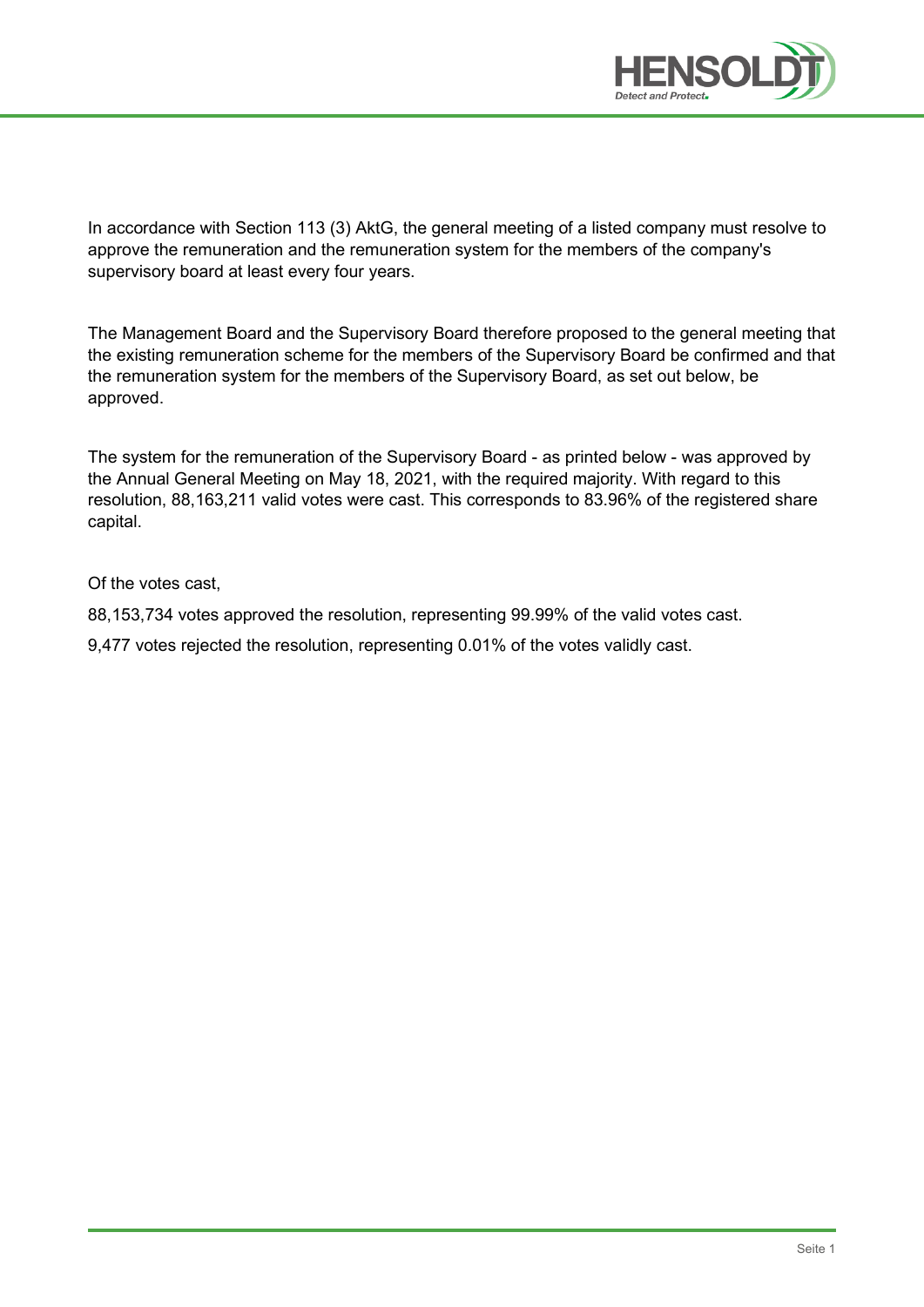

The Supervisory Board members' currently applicable remuneration is provided for in § 12 of the Articles of Association of HENSOLDT AG.

§ 12 of the Articles of Association of HENSOLDT AG reads as follows:

*§ 12 Remuneration of Supervisory Board Members*

- *(1) Each member of the Supervisory Board shall receive fixed annual remuneration of EUR 40,000.00 (in words: forty thousand Euros) (the "Fixed Remuneration"). The chairperson shall receive two times and the deputy chairperson one and a half times the Fixed Remuneration.*
- *(2) For membership in the committees of the Supervisory Board listed below, each respective member shall additionally receive:*
	- *(i.) as chairperson of the executive committee (Präsidium), fixed annual remuneration of EUR 15,000.00 (in words: fifteen thousand Euros), each other member of the executive committee, fixed annual remuneration of EUR 10,000.00 (in words: ten thousand Euros);*
	- *(ii.) as chairperson of the nomination committee (Nominierungsausschuss), fixed annual remuneration of EUR 15,000.00 (in words: fifteen thousand Euros), each other member of the nomination committee, fixed annual remuneration of EUR 10,000.00 (in words: ten thousand Euros);*
	- *(iii.) as chairperson of the audit committee (Prüfungsausschuss), fixed annual remuneration of EUR 15,000.00 (in words: fifteen thousand Euros), each other member of the audit committee, fixed annual remuneration of EUR 10,000.00 (in words: ten thousand Euros);*
	- *(iv.) as chairperson of the compliance committee (Complianceausschuss), fixed annual remuneration of EUR 15,000.00 (in words: fifteen thousand Euros), each other member of the compliance committee, fixed annual remuneration of EUR 10,000.00 (in words: ten thousand Euros).*
- *(3) The total annual remuneration of each member of the Supervisory Board pursuant to paragraphs 1 and 2 is limited to twice the amount of the Fixed Remuneration.*
- *(4) The Fixed Remuneration pursuant to paragraph 1 and remuneration pursuant to paragraph 2 are payable four weeks after the end of the fiscal year. Supervisory Board members who are members of the Supervisory Board or a committee for only part of the fiscal year or who have chaired a committee for only part of the fiscal year shall receive remuneration that is lower in proportion to time; this applies to each remuneration within the meaning of paragraphs 1 and 2.*
- *(5) All remuneration within the meaning of paragraphs 1 and 2 shall be exclusive of value-added tax in the amount legally owed by the Supervisory Board member.*
- *(6) The Company shall reimburse members of the Supervisory Board for any expenses incurred in the performance of their duties, including any value-added tax attributable to the reimbursement of such expenses.*
- *(7) The Company may take out liability insurance for the benefit of members of the Supervisory Board which covers statutory liability arising from their activities on the Supervisory Board.*

After thorough review, the Management Board and the Supervisory Board have reached the conclusion that the remuneration scheme for the members of the Supervisory Board serves the interests of HENSOLDT AG and is appropriate.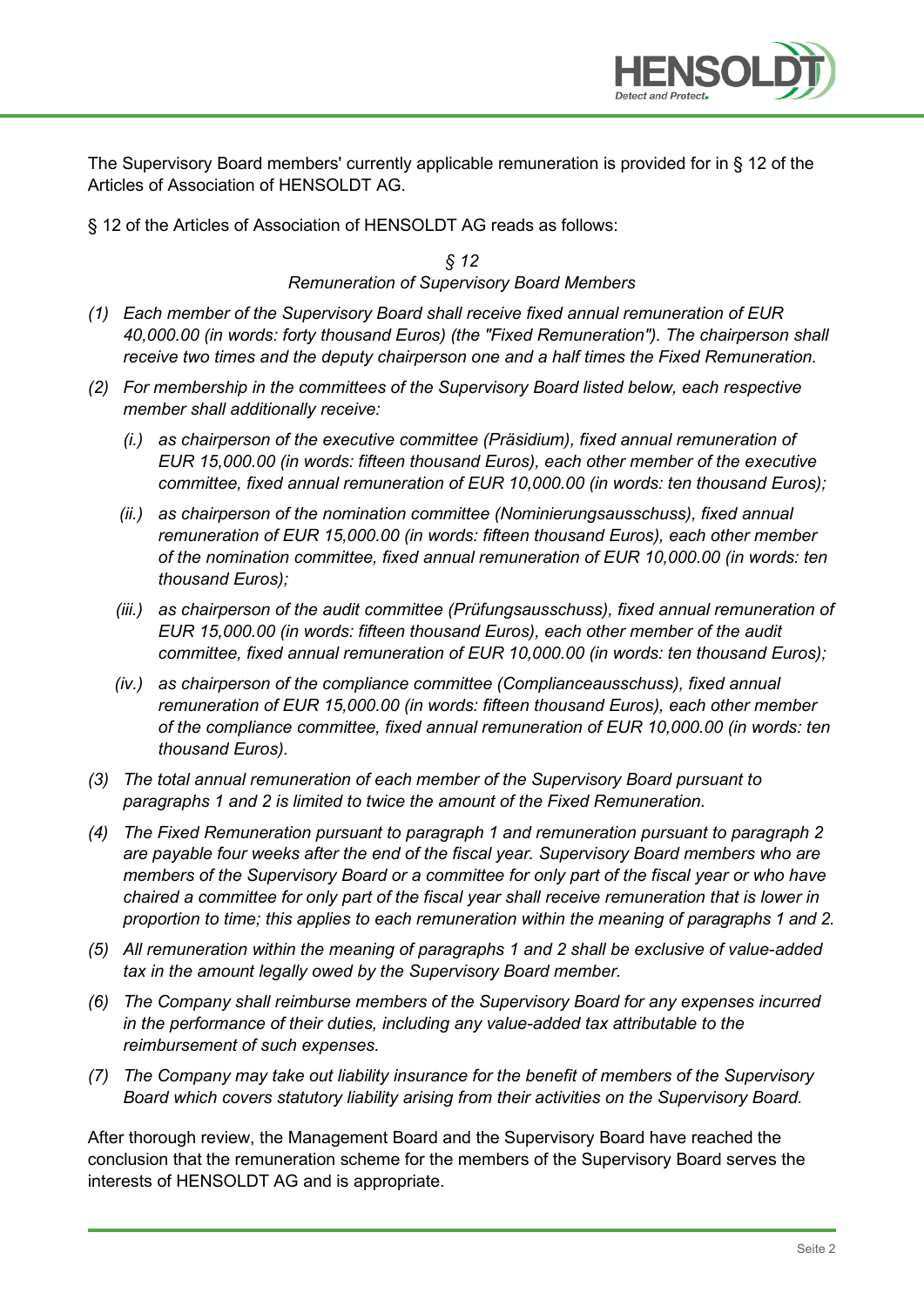

The remuneration of the members of HENSOLDT AG's Supervisory Board is stipulated in § 12 of the Articles of Association. In accordance therewith, the Supervisory Board members receive fixed remuneration annually for their services. The chairperson and the deputy chairperson of the Supervisory Board receive higher fixed remuneration. The chairpersons and the members of the committees specified in § 12 paragraph (2) of the Articles of Association also receive an additional fixed remuneration. No variable remuneration is paid. § 12 has continued to apply unchanged since the Articles of Association entered into effect upon registration of the change of legal form on August 17, 2020.

The remuneration system for the Supervisory Board members on which the provisions set down in the Articles of Association are based can be described in detail as follows (information pursuant to Section 113 (3) sentence 3 in conjunction with Section 87a (1) sentence 2 AktG):

- 1. The remuneration system for the Supervisory Board members provides for purely fixed remuneration without any performance-based variable components and without any stockbased remuneration component. The payment of purely fixed remuneration is consistent with widespread practice at other listed companies and has proven successful. The Management Board and the Supervisory Board believe that purely fixed remuneration for the Supervisory Board members is best suited to bolster the independence of the Supervisory Board. Such fixed remuneration takes into account the Supervisory Board's advisory and supervisory function, which is to be fulfilled irrespective of the company's success, and therefore avoids potentially false incentives. Purely fixed remuneration for supervisory board members is also advised in suggestion G.18 sentence 1 of the German Corporate Governance Code ("GCGC").
- 2. The Supervisory Board members' remuneration consists of the following components:
	- a) In accordance with the provisions set down in the Articles of Association, the fixed annual remuneration for the members of the Supervisory Board is EUR 40,000. The chairperson of the Supervisory Board receives two times that amount, i.e., EUR 80,000, and the deputy chairperson receives one and a half times that amount, i.e., EUR 60,000. Consistent with recommendation G.17 sentence 1 GCGC, the level of remuneration thereby accounts for the larger time commitment necessary when holding office as chairperson and deputy chairperson.
	- b) The members of the committees specified in § 12 paragraph (2) of the Articles of Association (i.e., the executive committee, the nomination committee, the audit committee and the compliance committee) receive in addition to their fixed annual remuneration according to letter a) additional fixed remuneration for their work in those committees. For each of the ordinary members of the specified committees, this additional remuneration is EUR 10,000 annually; for the chairperson of each of these committees, it is EUR 15,000 annually.
	- c) Higher remuneration is paid for the work in the committees specified in § 12 paragraph (2) of the Articles of Association than in other committees not specified in § 12 paragraph (2) of the Articles of Association due to the particular significance for the overall activities of the Supervisory Board and due to the particular demands in working in the specified committees. In particular, based on experience, the membership in the committees specified in § 12 paragraph 2 of the Articles of Association entails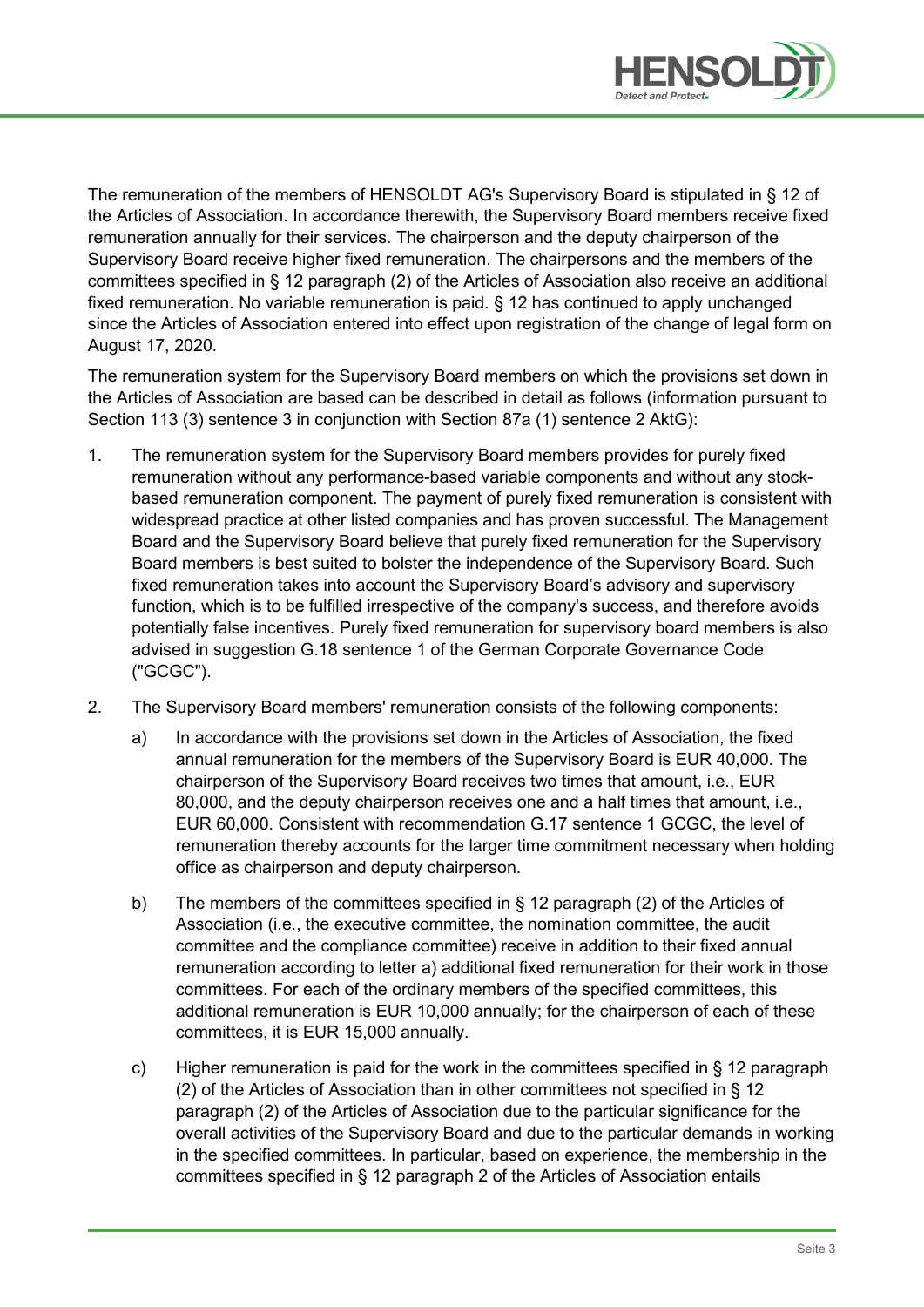

significantly greater preparation work and a larger time commitment both qualitatively and quantitatively.

- d) The cap on Supervisory Board members' remuneration is stipulated in § 12 paragraph (3) of the Articles of Association and equates to twice the amount of each Supervisory Board member's annual remuneration pursuant to § 12 paragraph (1) of the Articles of Association. A maximum amount of remuneration for the Supervisory Board overall is not stipulated.
- e) The company has taken out liability insurance for the benefit of the members of the Supervisory Board that covers their statutory liability arising from their activities on the Supervisory Board (D&O insurance). Furthermore, upon presentation of proof, the company reimburses each Supervisory Board member his/her reasonable expenses, including any value-added tax payable on the expenses, as well as any value-added tax legally owed on his/her remuneration.
- 3. The amount and design of the Supervisory Board members' remuneration conform with market conditions – especially also in light of the remuneration of members of supervisory boards of other comparable listed companies in Germany. The remuneration allows the company to attract and retain excellently qualified candidates with valuable industry-specific expertise for its Supervisory Board. This is a prerequisite for the Supervisory Board to engage in its advisory and monitoring activities as best as possible. The remuneration is set in a way that materially promotes the company's corporate strategy and long-term development.
- 4. Pursuant to § 12 paragraph (4) of the Articles of Association, the remuneration for membership on the Supervisory Board and for the activities done in its committees during a fiscal year is due and payable four weeks after the end of the fiscal year. There are no further postponement periods for the payment of remuneration components.
- 5. The Articles of Association conclusively provide for the Supervisory Board members' remuneration. There are no ancillary or side agreements nor resolutions of the general meeting for granting of remuneration. Remuneration is tied to length of membership on the Supervisory Board and on the length of membership on the committees. Supervisory Board members who are members of the Supervisory Board or a committee for only part of a fiscal year receive remuneration adjusted *pro rata temporis*. This calculation is made precisely to the day. There are no commitments to grant compensation for dismissal (*Entlassungsentschädigungen*) or provisions for retirement pensions or early retirement schemes (*Vorruhestandsregelungen*).
- 6. The remuneration scheme applies equally to shareholder representatives and employee representatives on the Supervisory Board. The terms and conditions governing the employees' remuneration and employment have been and are irrelevant to the remuneration system for the Supervisory Board.
- 7. The remuneration system for the Supervisory Board is approved by resolution of the general meeting based on a proposal by the Management Board and the Supervisory Board. The company's Articles of Association provide for the remuneration. The Management Board and the Supervisory Board will regularly and continually review the remuneration system for Supervisory Board members and present it to the general meeting for approval by – as the